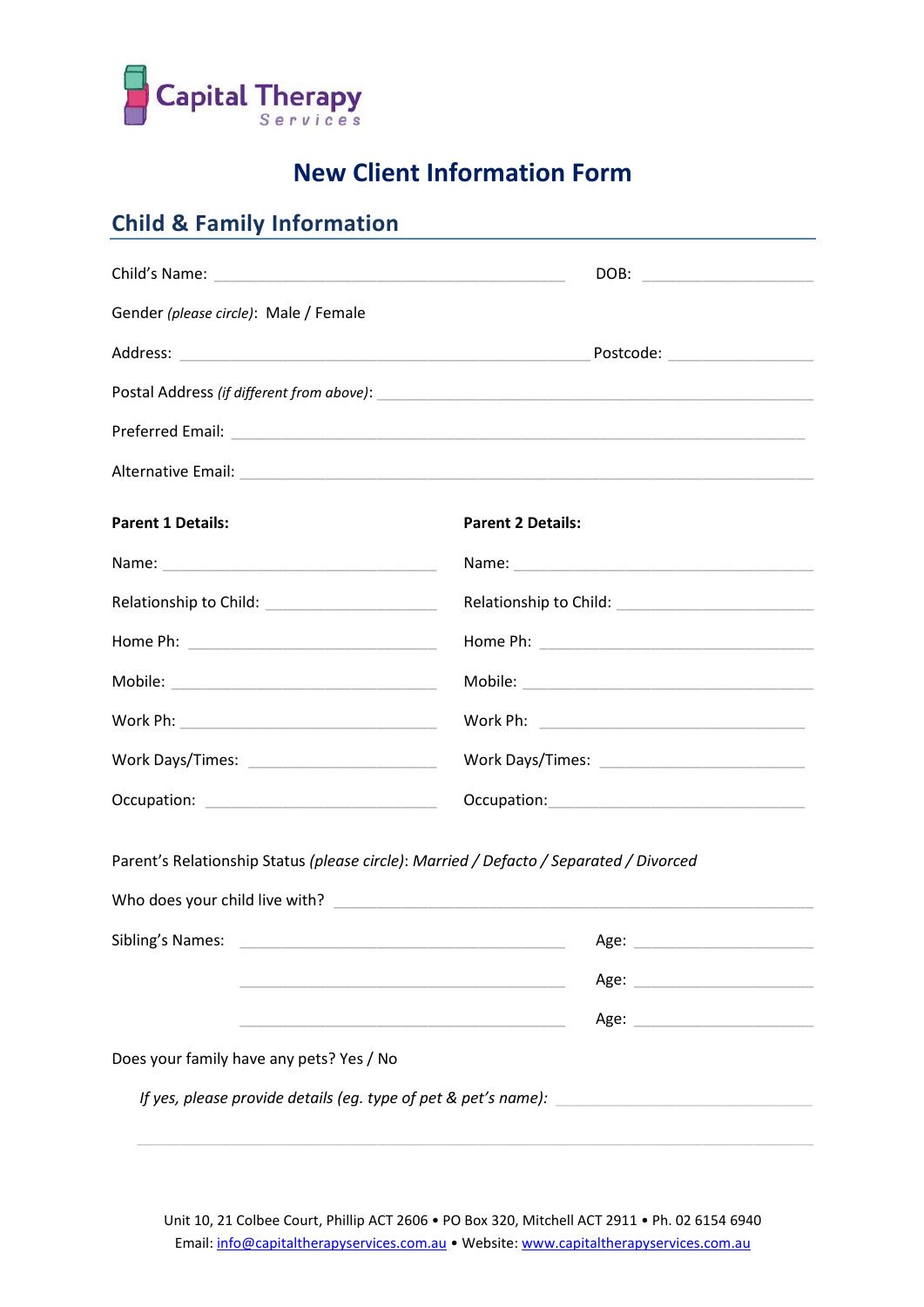

### **Child & Family Information cont.**

Primarily Language/s Spoken at Home:

If your child uses a language other than English, please indicate the language, whether it is spoken and/or understood by your child (a little, well or very well) and outline the situations in which they use this language (eg. home, school, with grandparents etc) below:

\_\_\_\_\_\_\_\_\_\_\_\_\_\_\_\_\_\_\_\_\_\_\_\_\_\_\_\_\_\_\_\_\_\_\_\_\_\_\_\_\_\_\_\_\_\_\_\_\_\_\_\_\_\_\_\_\_\_\_\_\_\_\_\_\_\_\_\_\_\_\_\_\_\_\_\_\_\_\_\_\_

\_\_\_\_\_\_\_\_\_\_\_\_\_\_\_\_\_\_\_\_\_\_\_\_\_\_\_\_\_\_\_\_\_\_\_\_\_\_\_\_\_\_\_\_\_\_\_\_\_\_\_\_\_\_\_\_\_\_\_\_\_\_\_\_\_\_\_\_\_\_\_\_\_\_\_\_\_\_\_\_\_

\_\_\_\_\_\_\_\_\_\_\_\_\_\_\_\_\_\_\_\_\_\_\_\_\_\_\_\_\_\_\_\_\_\_\_\_\_\_\_\_\_\_\_\_\_\_\_\_\_\_\_\_\_\_\_\_\_\_\_\_\_\_\_\_\_\_\_\_\_\_\_\_\_\_\_\_\_\_\_\_\_

\_\_\_\_\_\_\_\_\_\_\_\_\_\_\_\_\_\_\_\_\_\_\_\_\_\_\_\_\_\_\_\_\_\_\_\_\_\_\_\_\_\_\_\_\_\_\_\_\_\_\_\_\_\_\_\_\_\_\_\_\_\_\_\_\_\_\_\_\_\_\_\_\_\_\_\_\_\_\_\_\_

\_\_\_\_\_\_\_\_\_\_\_\_\_\_\_\_\_\_\_\_\_\_\_\_\_\_\_\_\_\_\_\_\_\_\_\_\_\_\_\_\_\_\_\_\_\_\_\_\_\_\_\_\_\_\_\_\_\_\_\_\_\_\_\_\_\_\_\_\_\_\_\_\_\_\_\_\_\_\_\_\_

\_\_\_\_\_\_\_\_\_\_\_\_\_\_\_\_\_\_\_\_\_\_\_\_\_\_\_\_\_\_\_\_\_\_\_\_\_\_\_\_\_\_\_\_\_\_\_\_\_\_\_\_\_\_\_\_\_\_\_\_\_\_\_\_\_\_\_\_\_\_\_\_\_\_\_\_\_\_\_\_\_

Please tell us about any special customs or holidays that are important to you:

Please describe your child's behaviour and personality *(eg. stubborn, determined, easy going, etc):*

What do you see as your child's strengths?

Please list your child's current interests, hobbies, activities, favourite toys and games:

Does (or has) anyone in your family experience(d) speech, language, fluency or learning difficulties that you are aware of*? If yes, please provide details*: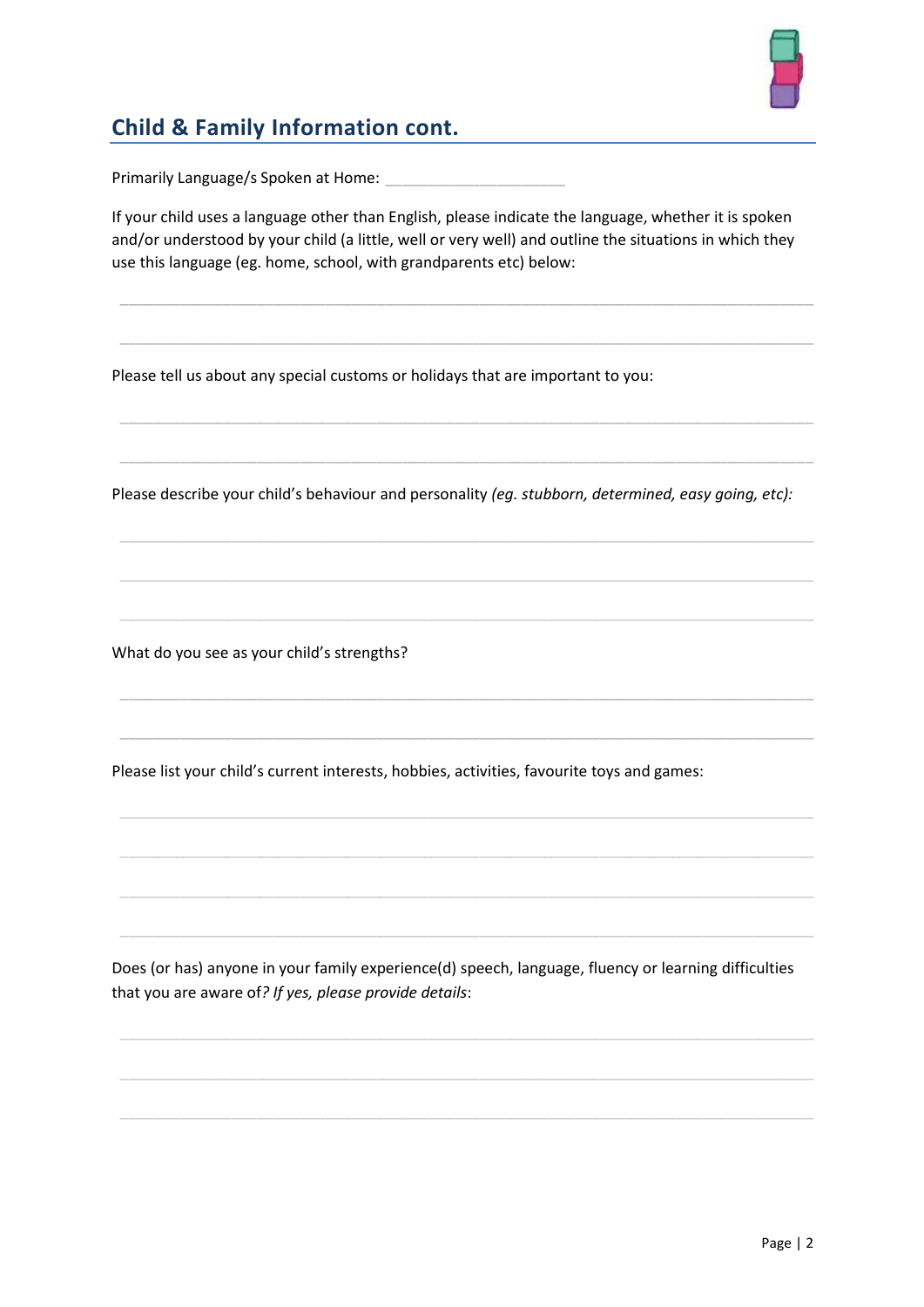

### **Referral Details**

| Friend               | GP            | <b>Yellow Pages</b> | Internet Search/Google     |
|----------------------|---------------|---------------------|----------------------------|
| <b>Family Member</b> | Paediatrician | Childcare/School    | Speech Pathology Australia |
| Teacher              | NDIS/NDIA     | Advertisement       | Other:                     |

How did you hear about / who referred you to **Capital Therapy Services**?

*(Please provide a copy of any referral information provided to you)*

Please describe the concerns relating to your child *eg. in relation to speech (the sounds in words), language (the number of words, structure of sentences, grammar, understanding instructions etc), literacy* (identifying and manipulating sounds in reading and writing etc), and/or *fluency* (repeating *sounds or words, blocking on words, stretching out sounds, stuttering):*

Who has noticed/commented on these concerns? *Eg. family, teacher, childcare worker etc*

Please describe what you would like to achieve through attending speech pathology services and what we could do that would make the biggest difference to the life of your child:

Are there any other concerns you or anyone else has about other areas of your child's health and/or development? *(please circle) Yes / No*

*If yes, please describe:* 

Are there any friends, family or community members or a wider support team that you would like us to include in your child's supports? *If so, please provide details below:*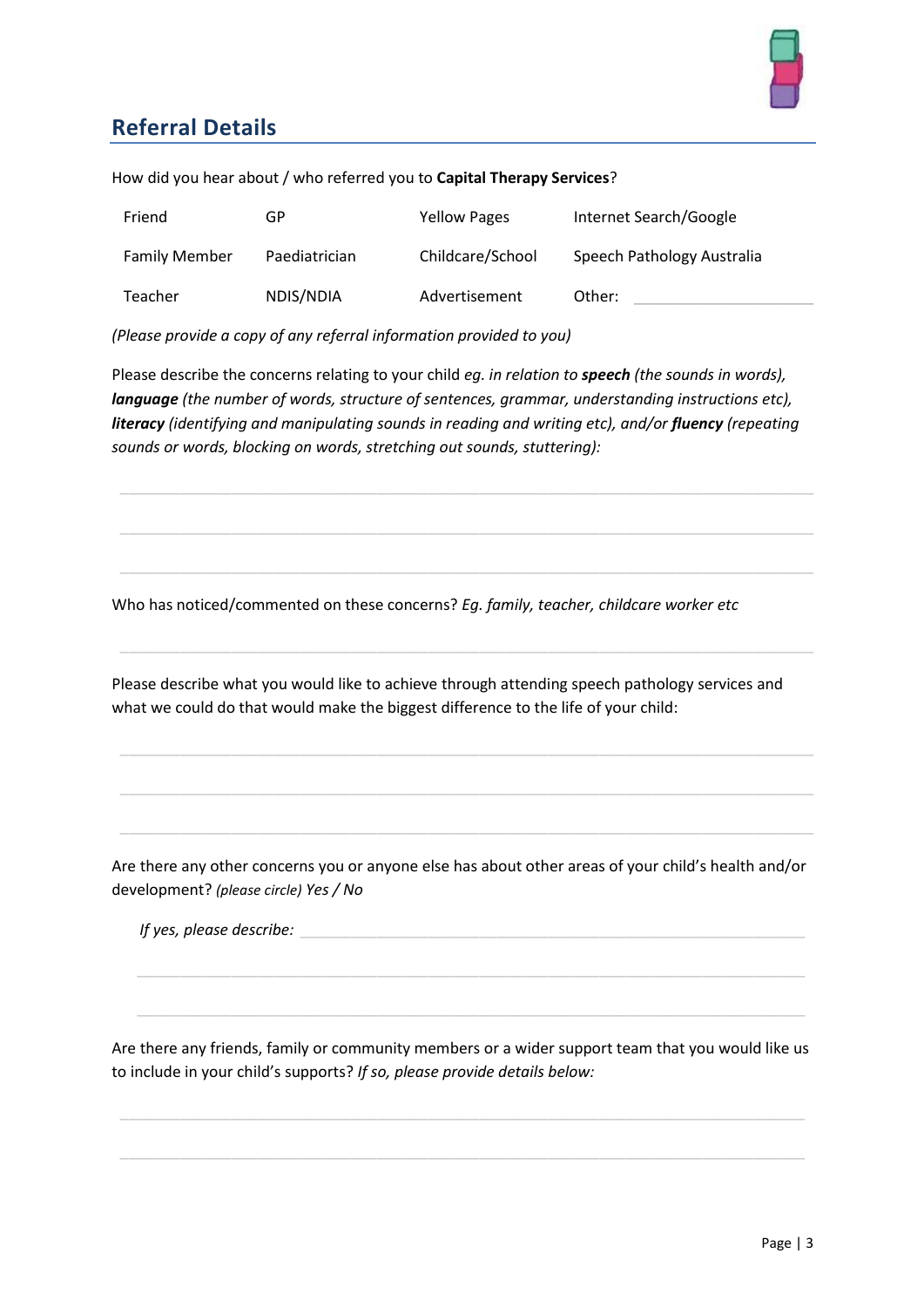

### **Referral Details cont.**

Are you accessing services under the **Medicare Chronic Disease Management Program**? *Yes / No*

Are you accessing services under the **National Disability Insurance Scheme** (NDIS)? *Yes / No*

*If Yes,* are you NDIA Managed, Self-Managed, Third-Party Managed or Not Sure *(please circle)* Please provide details of your Key Worker (if you have one): \_

*(Please provide a copy of your NDIS Plan)*

Are you accessing services through your Private Health Insurance: *Yes / No*

*If yes, what fund do you belong to*?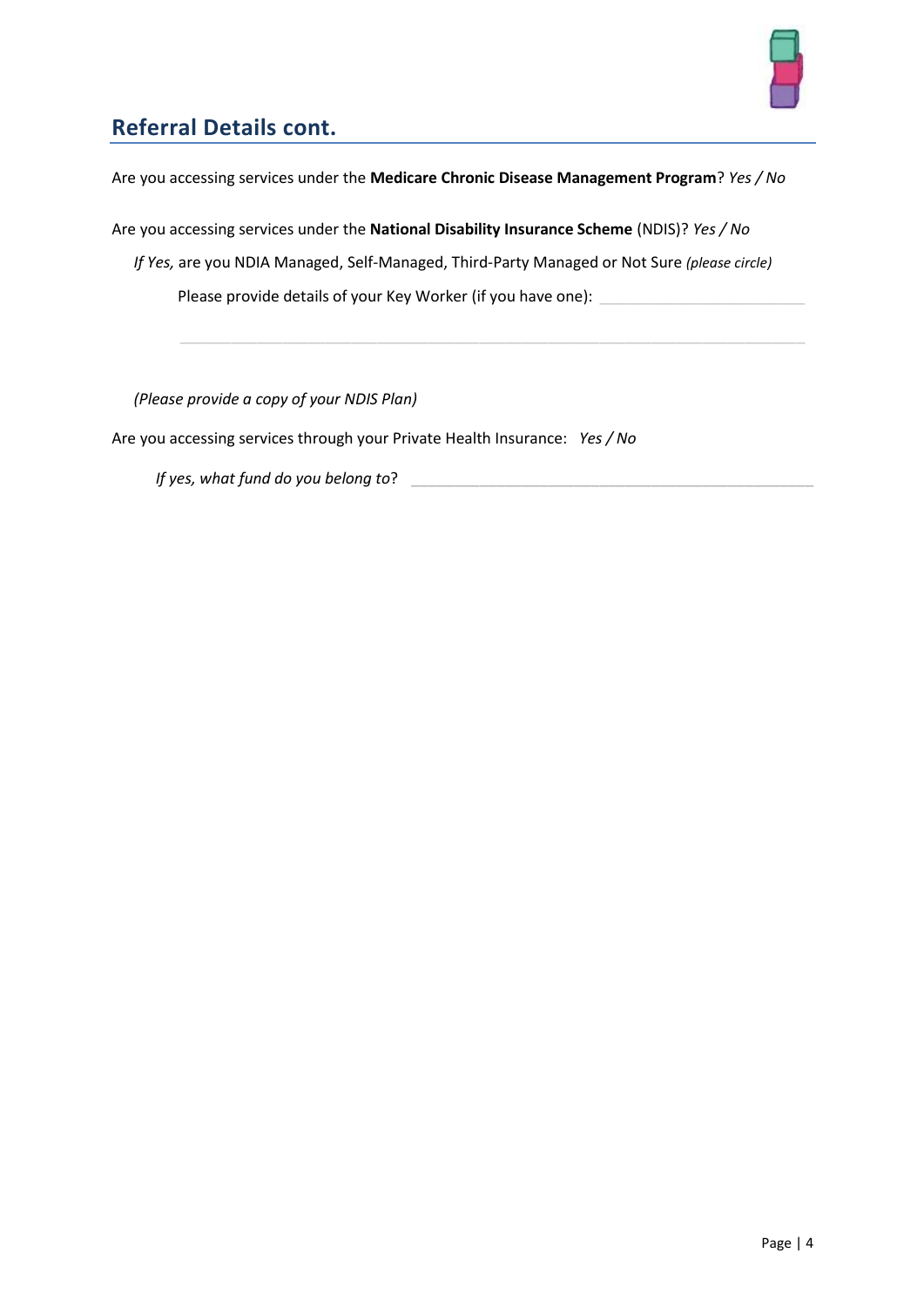

### **Education & Care Details**

| Please complete applicable details: |                                                                                                                                                                                                                                      |
|-------------------------------------|--------------------------------------------------------------------------------------------------------------------------------------------------------------------------------------------------------------------------------------|
| Playgroup                           |                                                                                                                                                                                                                                      |
|                                     |                                                                                                                                                                                                                                      |
|                                     |                                                                                                                                                                                                                                      |
|                                     |                                                                                                                                                                                                                                      |
| <b>Childcare Centre</b>             |                                                                                                                                                                                                                                      |
|                                     |                                                                                                                                                                                                                                      |
|                                     |                                                                                                                                                                                                                                      |
|                                     |                                                                                                                                                                                                                                      |
| <b>Preschool /School</b>            |                                                                                                                                                                                                                                      |
|                                     | Name: <u>contract and contract and contract and contract and contract and contract and contract and contract and contract and contract and contract and contract and contract and contract and contract and contract and contrac</u> |
|                                     |                                                                                                                                                                                                                                      |
|                                     |                                                                                                                                                                                                                                      |
|                                     | Has your child had any cognitive/IQ testing completed through or for schooling? Yes / No                                                                                                                                             |
|                                     |                                                                                                                                                                                                                                      |
| <b>Informal Care</b>                |                                                                                                                                                                                                                                      |
|                                     | Is your child cared for in any informal capacity (eg. by grandparents) on a regular basis? Yes /No                                                                                                                                   |
|                                     |                                                                                                                                                                                                                                      |
|                                     |                                                                                                                                                                                                                                      |
|                                     | Please describe your child's progress and/or any concerns that have arisen in these setting:                                                                                                                                         |
|                                     |                                                                                                                                                                                                                                      |
|                                     |                                                                                                                                                                                                                                      |
|                                     |                                                                                                                                                                                                                                      |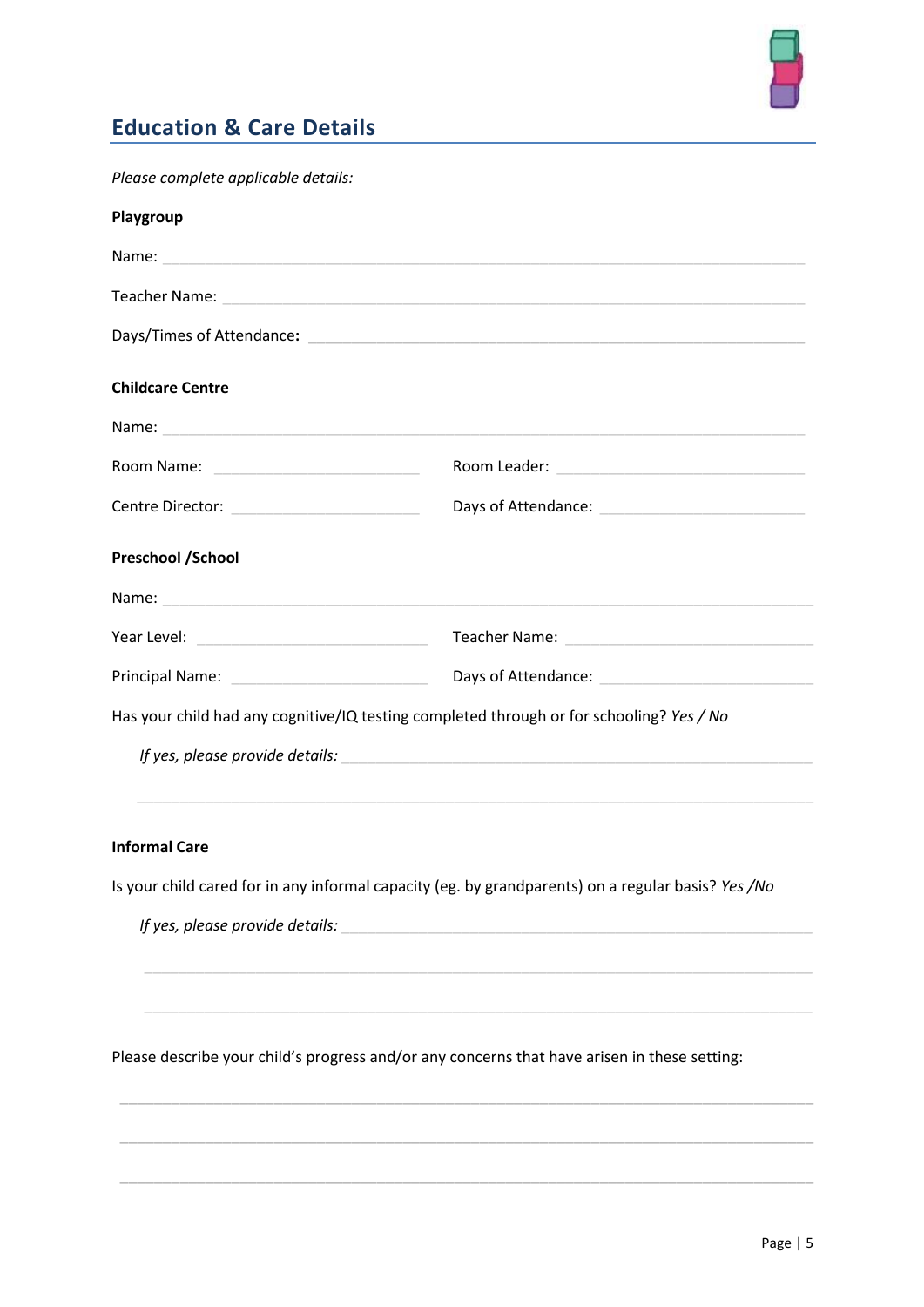

# **Health & Development Details**

|                                                               |          | Please describe your pregnancy and birth, including Apgar Scores (if known):                                    |
|---------------------------------------------------------------|----------|-----------------------------------------------------------------------------------------------------------------|
|                                                               |          |                                                                                                                 |
|                                                               |          | Does your child have a significant history of middle ear infections (eg. more than 3?) Yes / No                 |
|                                                               |          | Has your child had their hearing checked (excluding immediately post birth)? Yes / No                           |
|                                                               |          |                                                                                                                 |
| Results:                                                      |          |                                                                                                                 |
|                                                               |          | Does your child have any medical conditions, allergies and/or diagnoses? Yes / No                               |
|                                                               |          |                                                                                                                 |
| Is your child currently taking any medications? Yes / No      |          |                                                                                                                 |
|                                                               |          | If yes, please provide details: example of the state of the state of the state of the state of the state of the |
| Has your child seen any of the following health professionals |          |                                                                                                                 |
| Physiotherapist                                               | Yes / No | If yes, please describe who, when and what regarding.                                                           |
| <b>Occupational Therapist</b>                                 | Yes / No |                                                                                                                 |
| Speech Pathologist                                            | Yes / No | <u> 1989 - Johann Barn, amerikansk politiker (d. 1989)</u>                                                      |
| Psychologist                                                  | Yes / No |                                                                                                                 |
| Ear, Nose & Throat Specialist                                 | Yes / No |                                                                                                                 |
| share with us.                                                |          | Please provide any further information or reports from these or other providers that you would like to          |
| At what age did your child                                    |          |                                                                                                                 |

| Sit                | Crawl                          |
|--------------------|--------------------------------|
| Walk               | Use their 1 <sup>st</sup> Word |
| Speak in sentences |                                |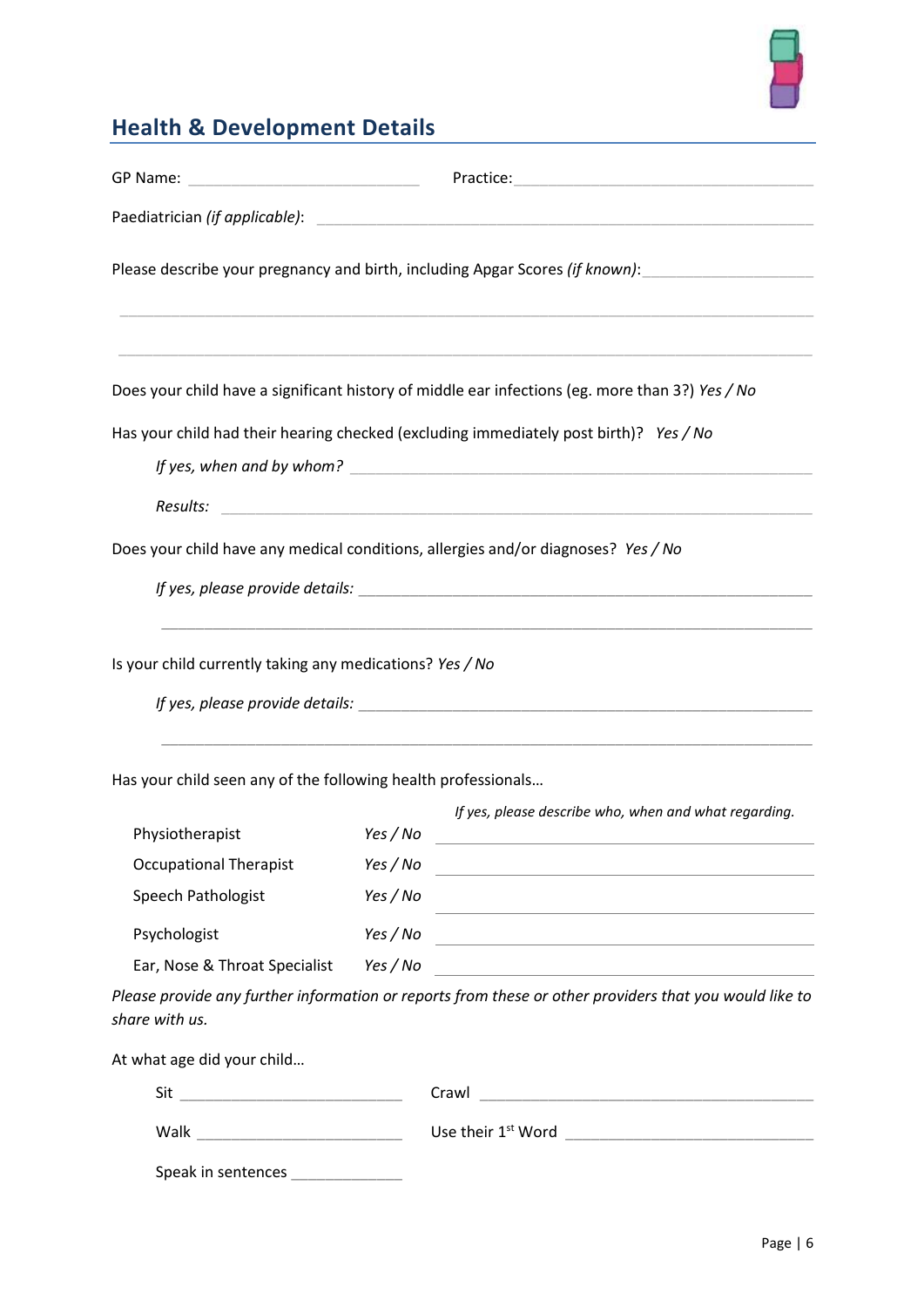

# **Health & Development Details cont.**

| Has your child ever used a dummy? Yes / No                                                        |
|---------------------------------------------------------------------------------------------------|
| If yes, at what age did they stop? (please indicate if they continue to use a dummy)              |
| Please describe your child's dummy use (eg. frequency of use/times):                              |
| Has your child ever sucked their thumb and/or fingers? Yes / No                                   |
| If yes, at what age did they stop? (please indicate if they continue to suck their thumb/fingers) |
| Please describe your child's thumb/finger sucking behaviour (eg. frequency, triggers etc):        |
|                                                                                                   |
| Is your child toilet trained during the day? Yes/ No                                              |
| If yes, at what age were they toilet trained?                                                     |
| If your child toilet trained at night? Yes /No                                                    |
| If yes, at what age were they toilet trained? __________________________________                  |
|                                                                                                   |
|                                                                                                   |
|                                                                                                   |
| $\blacksquare$                                                                                    |

Does your child snore and/or breath noisily at night? *Yes / No*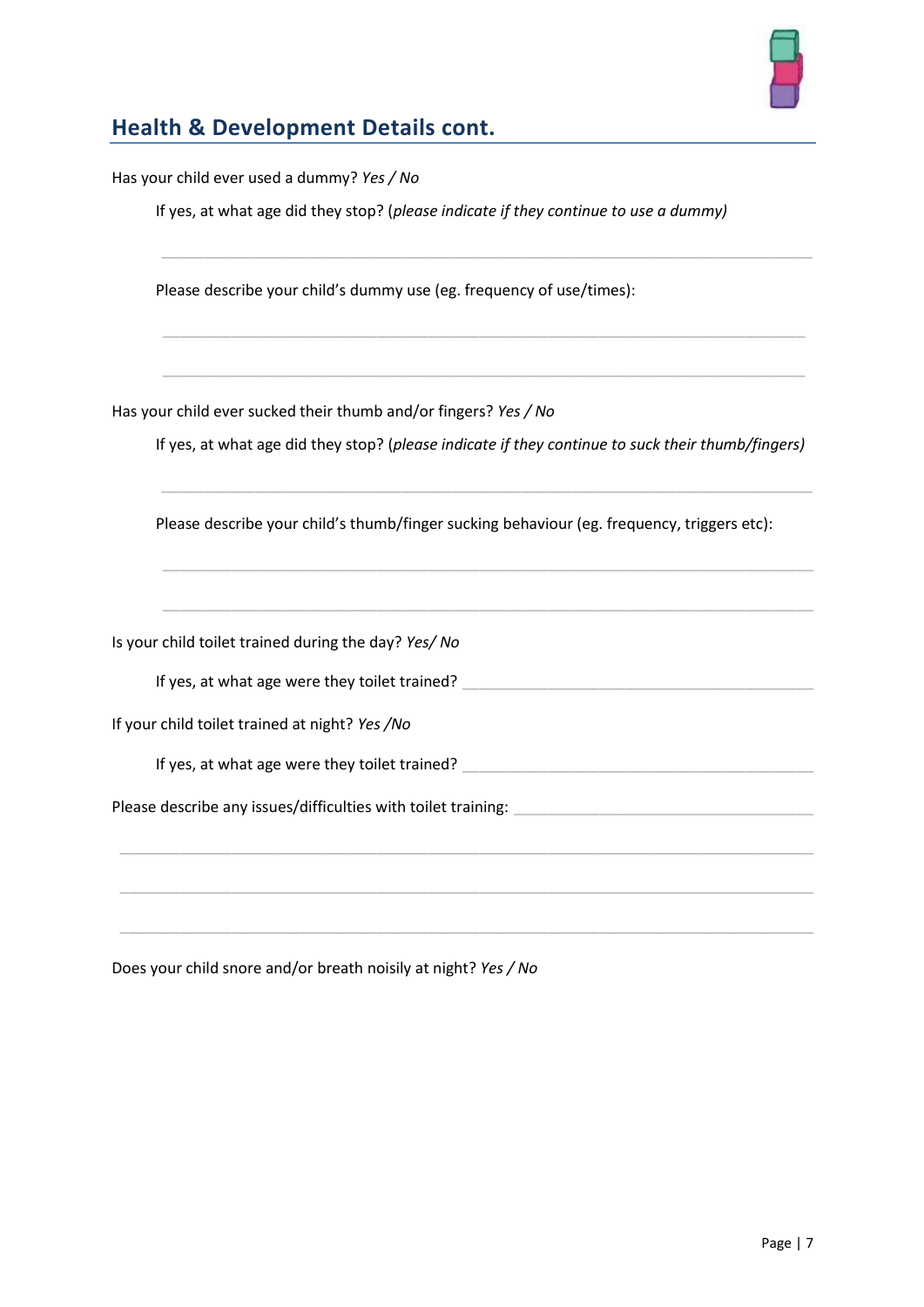

#### **Fees and Payments**

All appointment fees must be paid after each appointment.

Capital Therapy Services **ONLY** accepts electronic payments and *does not* charge any transaction fees for EFTPOS, MASTERCARD or VISA. A 1.5% transaction fee will be charged for AMEX and DINERS cards.

Medicare and Private Health Fund rebates can be claimed directly from Capital Therapy Services for relevant clients.

Capital Therapy Services are registered NDIS providers and can directly bill the NDIA for clients under a NDIS Plan. We also accept self-managed and third-party managed NDIS participants.

#### **Cancellation Fees**

NDIS participants are required to provide 2 clear business days (48hrs) notice when cancelling appointments, otherwise 90% of the appointment fee will be charged against your NDIS plan.

For Non-NDIS clients: at least 24 hours notice is required for non-emergency cancellations. This allows us time to offer your appointment time to another client. Failure to do so may result in a \$50 cancellation fee being charged.

Emergency cancellations are accepted at ANYTIME for illness of a client and/or family member, or other unplanned emergency events. As much notice as possible would be appreciated for emergency cancellations. Please **do not attend** appointments if you or you child is unwell. Exclusion periods outlined by the National Health and Medical Research Council that apply to childcare and schools also apply to attendance at therapy appointment. See [www.nhmrc.gov.au](http://www.nhmrc.gov.au/) for further details.

Your speech pathologist may also be required to alter or cancel appointments, for example if they become sick. We will provide as much notice as we can if an appointment has to be cancelled. Ensuring we have your current contact details enables us to get in touch with you easier in such circumstances.

#### **Information & Confidentiality**

All personal information about clients and their family is collected by Capital Therapy Services to enable appropriate assessment and intervention for clients. This information forms part of a clinical health record and will be stored electronically in accordance with all relevant laws. Information may be provided to a referrer (eg. Doctor) or funding body (eg. NDIS) but will not be shared with anyone else without consent.

Reports and other information may be sent via email. Please note that information sent via email will not be encrypted and therefore, does not adhere to privacy policies. Please indicate your consent to email reports below.

#### **Therapy Success**

All intervention programs provided by our speech pathologists are individually tailored towards the needs of your child. For our programs to be most effective, we will often provide specific activities and/or strategies for families to practice at home. Your speech pathologist will support you in how to complete your home practice. Effective home practice is key to achieving progress and successful outcomes from speech therapy. Whilst progress can be made by simply attending your appointments, faster outcomes can be obtained and maintained by completing follow up activities at home.